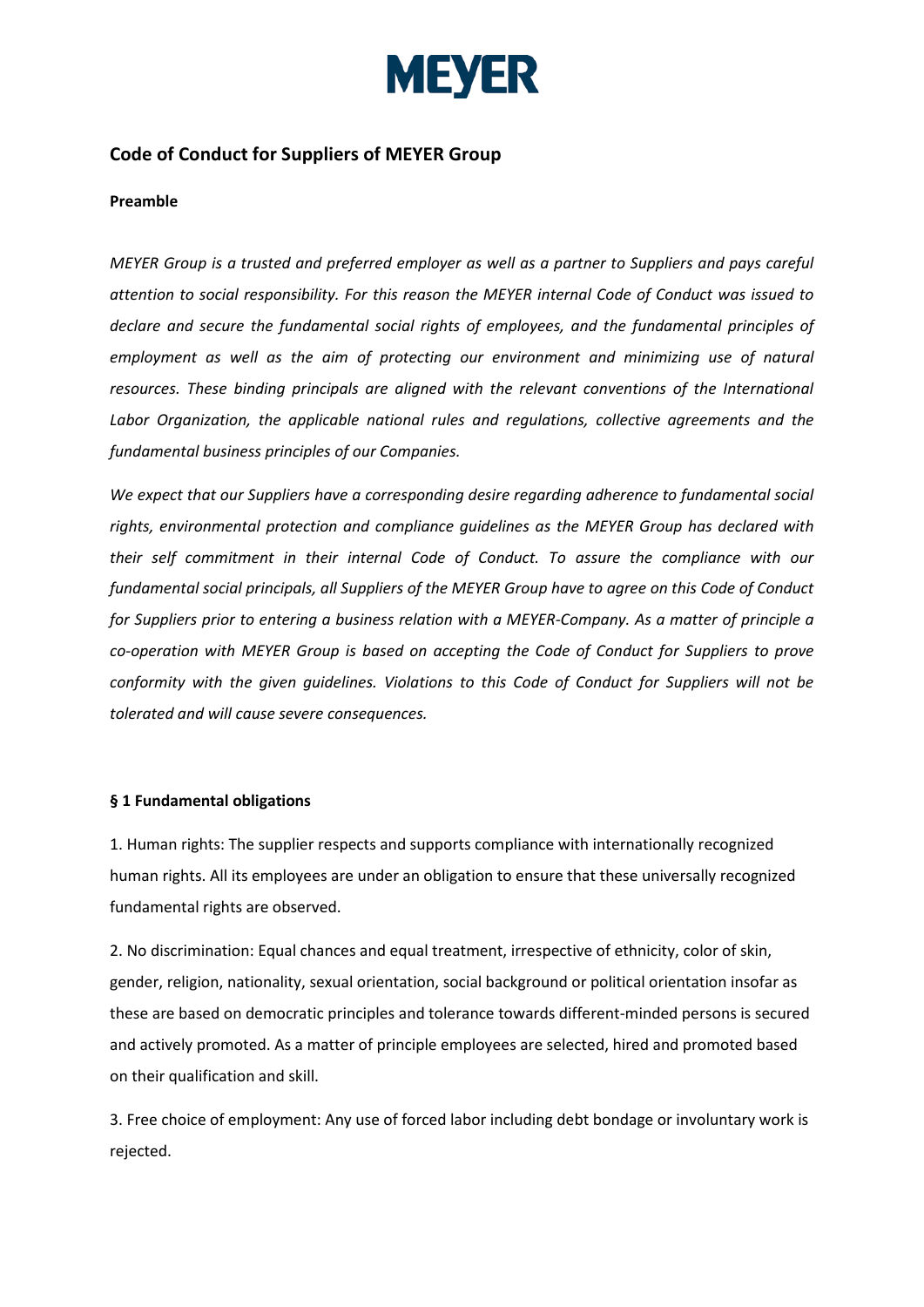

4. No child labor: Child labor is forbidden. The legal age for employment is strictly secured to be in line with the respectively applicable statutory laws and regulations.

5. Freedom of assembly: The basic right of all employees to establish trade unions and employee representation and to join the same is approved.

6. Working hours: The supplier ensures that the maximum working hours according to statutory law in the respective country are respected.

7. Work safety and occupational health: The supplier guarantees protection of workers in the workplace and workplace health protection within the scope of national provisions. The supplier shall take all possible precaution to avoid accidents and train all employees in health and safety. The standards for safe and hygienic working conditions for all persons working at MEYER Group sites will be observed by MEYER Group. Appropriate measures for ensuring personal health and occupational safety are taken in order to ensure healthy working conditions.

## **§ 2 Appropriate housing and accommodation**

1. Housing and accommodation for posted workers of our suppliers must meet at least a minimum standard for adequate living conditions. Housing and accommodation is considered adequate if it complies at least with the guidelines of relevant local authorities and any applicable laws and regulations of the respective country the work is executed in.

2. The Supplier commits himself to accepting and implementing any guidelines established by the relevant authorities including any obligations resulting therefrom.

#### **§ 3 Wages**

1. The Supplier has to pay its employees at least the fixed minimum wage according to national laws and regulations including any applicable collective agreements.

2. If requested, the Supplier has to submit sufficient written evidence that the minimum wage as defined in (§3.1) was actually paid.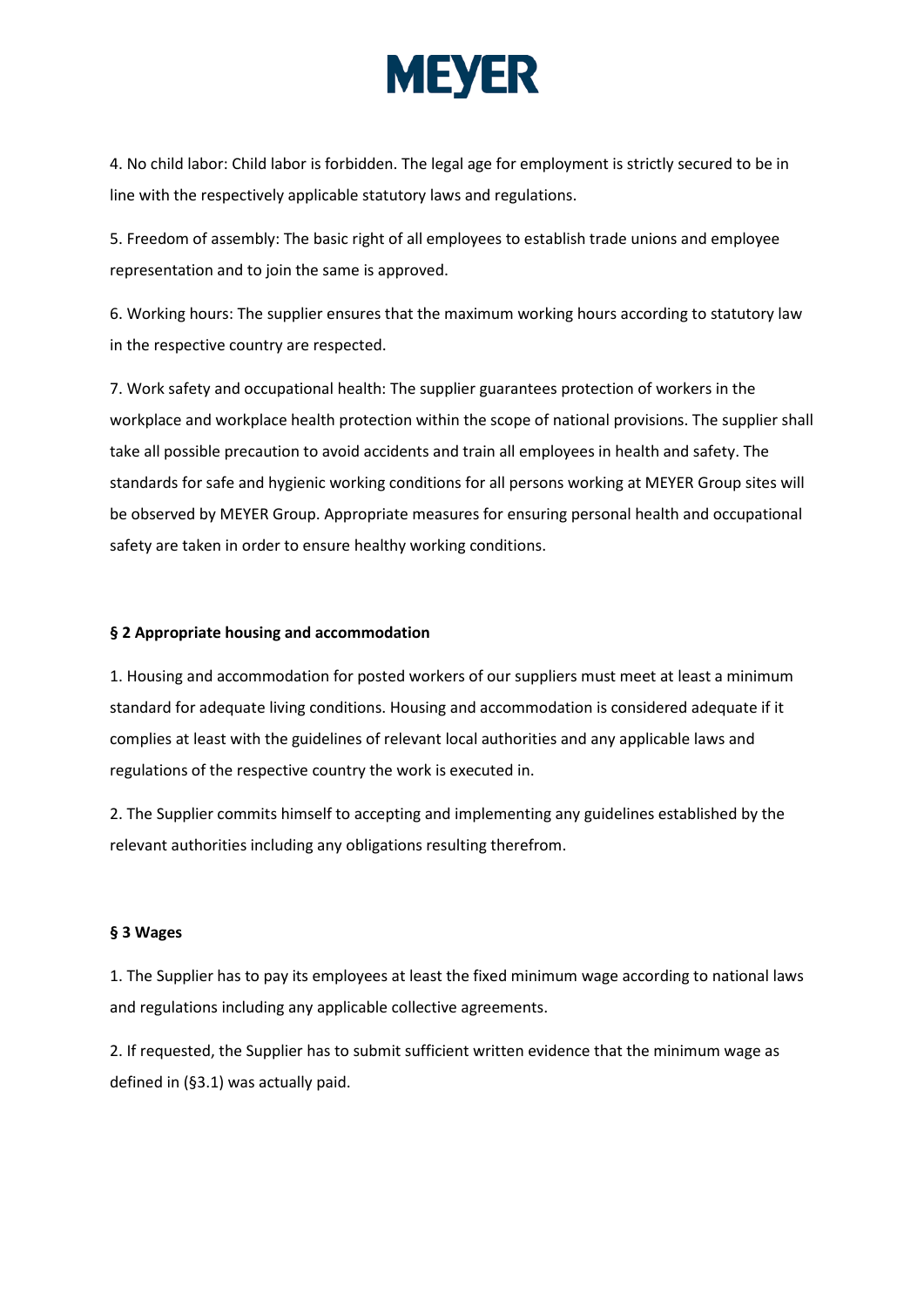

## **§ 4 Environmental obligations**

Everyone has to pay attention to environmental considerations in all operations, minimize the use of natural resources e.g. energy, raw materials and water and try to minimize "carbon footprint". One of each Supplier's main tasks is to prevent pollution of the environment by all reasonable efforts and to respect international conventions and agreements for environmental protection as well as applicable national rules and regulations. Furthermore environmentally-minded actions should be supported for their employees as well.

#### **§ 5 Business Ethics**

1. Anti-Fraud and Anti-bribery: The Supplier refrains from any and all forms of fraudulent behavior, corruption, extortion and bribery, and specifically ensures that payments, gifts or other commitments to customers (including MEYER Group employees), government officials and any other party are in compliance with applicable anti-bribery laws.

2. Anti-trust laws: The Supplier respects fair competition. Thus, the Supplier adheres to existing laws and regulations that uphold and promote competition, in particular prevailing anti-trust laws as well as laws that regulate competition. In dealing with competitors, these provisions in particular prohibit collusion and other activities aimed at influencing prices or conditions, dividing up sales territories or customers or using prohibitive means to inhibit free and open competition. Furthermore, these provisions prohibit agreements by which customers are to be enjoined in their freedom to autonomously determine their pricing and miscellaneous conditions when reselling.

3. Conflict of interests: In dealing with suppliers and state institutions, the interests of the company and the private interests of employees on both sides are to be kept strictly separate. Actions and decisions shall be proceeded independently of considerations which do not concern the business at hand and which involve personal interests.

4. Company secrets: The Supplier commits its employees to safeguard trade and company secrets. It is forbidden to disclose confidential information, as well as confidential documents, to third parties without proper authorization or to provide other forms of access to them, unless proper authorization has been granted or it is publicly available information.

5. Subcontractors: The Supplier is called upon to communicate the basic principles of this Code of Conduct for Suppliers to its immediate contractual partners, to promote the compliance of its